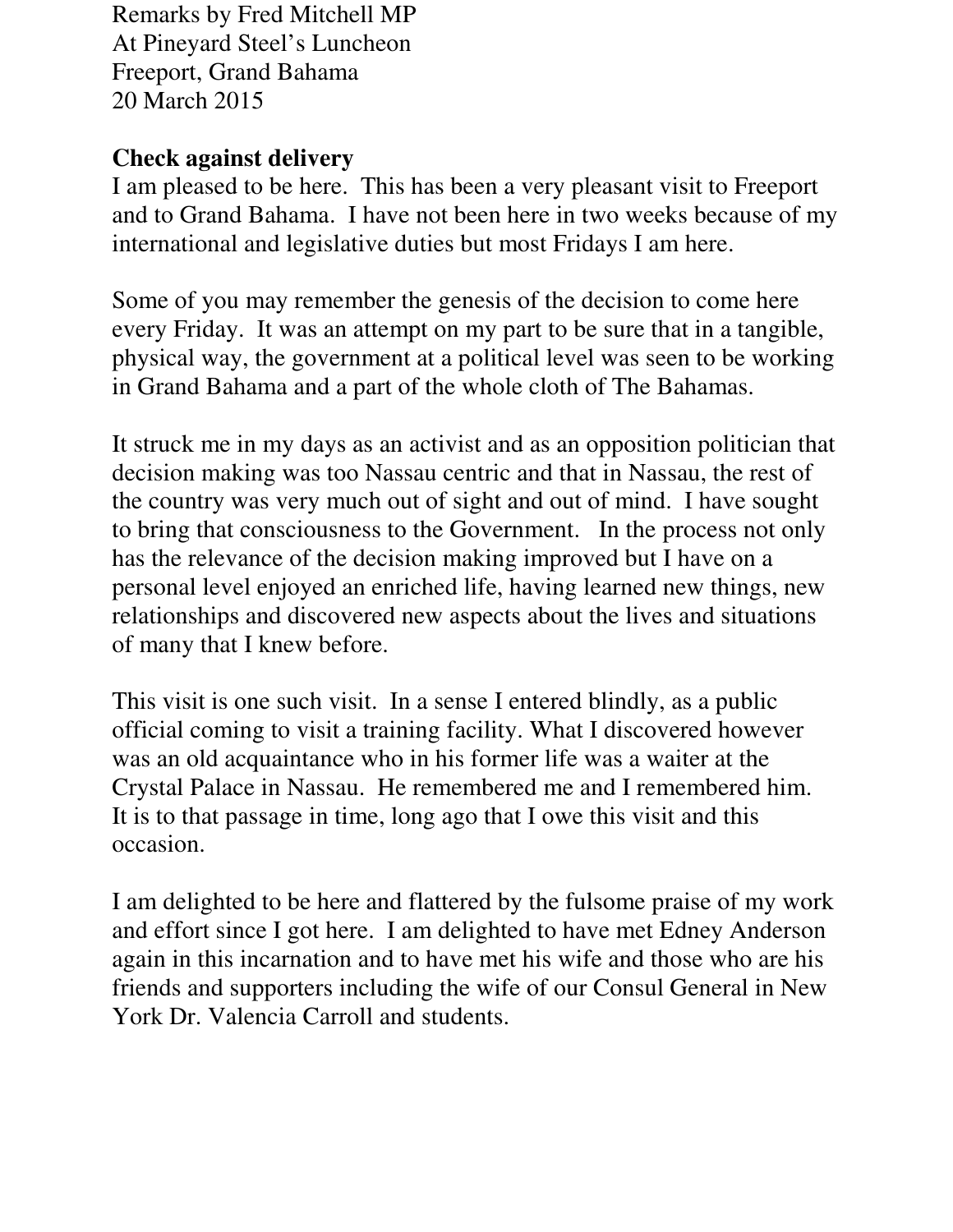What he has put together is impressive by any measure. The question is what can we do to help? It seems to me we must help. Today's event is designed in part to raise capital so he can help others.

I described to the press last night that I refer to these confluences as "Dickensian moments", named after the writer Charles Dickens. Mr. Dickens who was an English novelist in the  $19<sup>th</sup>$  century, used to write his novels as serials in a newspaper. That is why his novels are often so long. Each week in the days before radio and TV a new chapter would be written and people would line up to see what would happen to the characters, just as we do today when watching Empire or Scandal.

So a character would appear at the start of the book, then disappear and then later in the work turn up suddenly transformed into a new and successful person. One of the features of his work also was that at some point a dispossessed soul would come into great wealth and fortune by the intervention of a surprise benefactor.

So for reasons that I think are obvious Mr. Anderson is a benefactor to many. For many reasons this is a Dickensian moment and suffice it to say I am happy to be here.

I want to encourage the community's support of what he is doing. In my official capacity, I commit to engaging the private sector to see how there can be synergies with the work he is doing so that those who come out of the school can go straight into productive work.

Immigration work policies are much discussed in these days as this country struggles to protect the integrity of its work force in the face of international best practices and the globalization of trade. It means that the Bahamian worker must be competitive if industry is to survive in Grand Bahama. It is certainly cheaper to hire a Bahamian worker than to import a worker from overseas. My job is to be the gatekeeper of that effort. It is not an easy work.

Mr. Anderson preaches about excellence, commitment and consistency to his students. It is training which is most helpful for Grand Bahama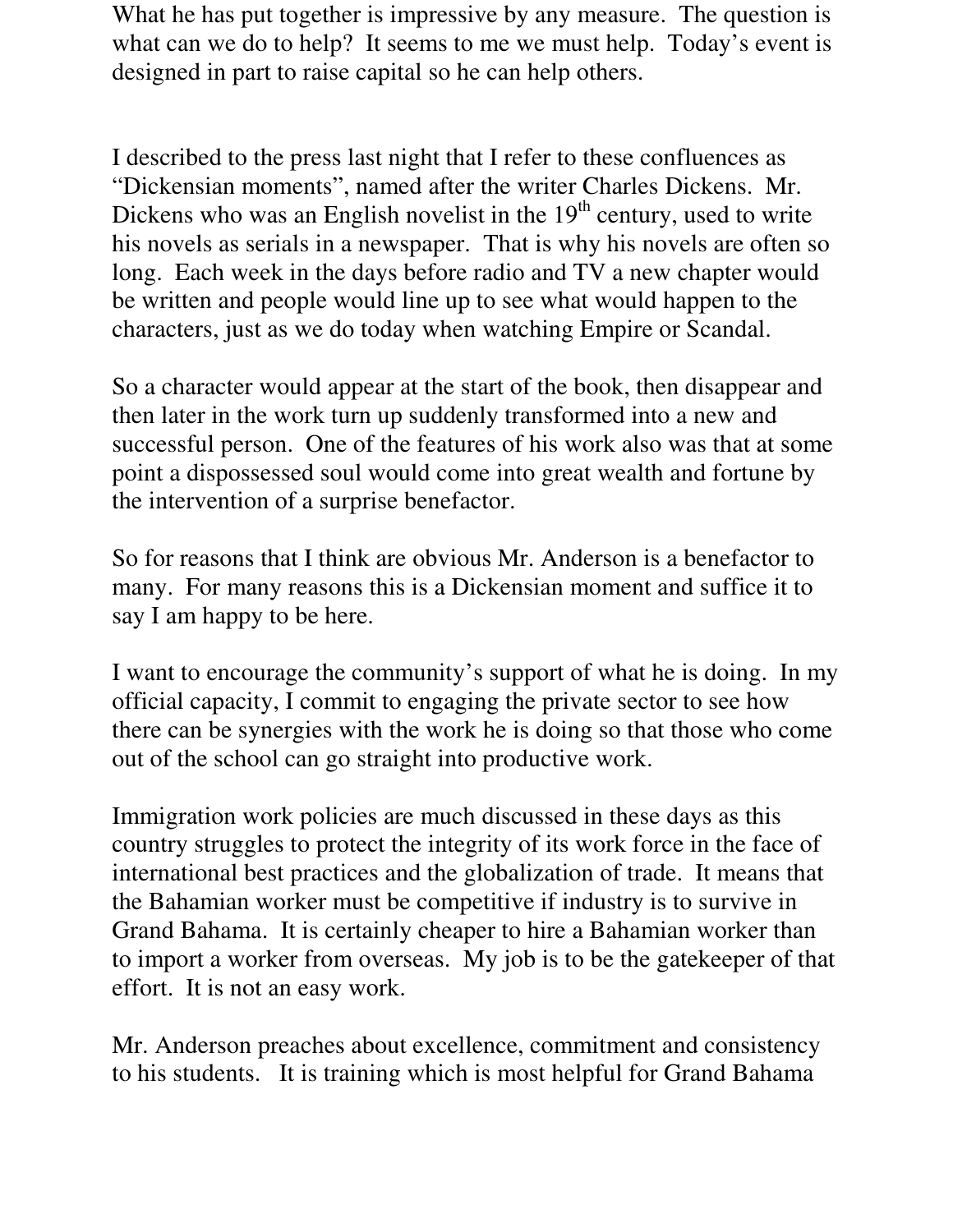where welding is a skill that is being imported into the country from overseas.

In the early days of my tenure, I made the point to one of the companies here that they had to recognize that they have a stake in solving this issue of training because it was socially unsustainable that Bahamians would be behind the fence looking in while outsiders did jobs that Bahamians knew they could do.

Indeed it is not a new point since it was the founder of country who made the point in Freeport in November of 1969 at the opening of Borco when he said that if the social order did not bend it would be broken.

Happily I think most people have gotten the message.

More however needs to be done.

Training is important. The relevance of the training to what is required in the work force is also important.

Mr. Anderson is deeply conscious of that need for both training and relevance.

We need to help him and his team to enable his dream by assuring him of official support, policy support and enabling access to capital for his enterprise.

The Prime Minister recently hosted the Heads of Government meeting in Nassau. He had the former Prime Minister of Jamaica P.J. Patterson come to speak to his fellow heads about human development and how to solve youth unemployment and the sense of hopelessness amongst youth. Key to this is training and education. Each day the government sits and seeks to make decisions to enhance these training opportunities. It is clear that education is the key to lifting people out of poverty. Jobs are a key social elevator to a better life for our people.

It is important then that Mr. Anderson and his school succeed.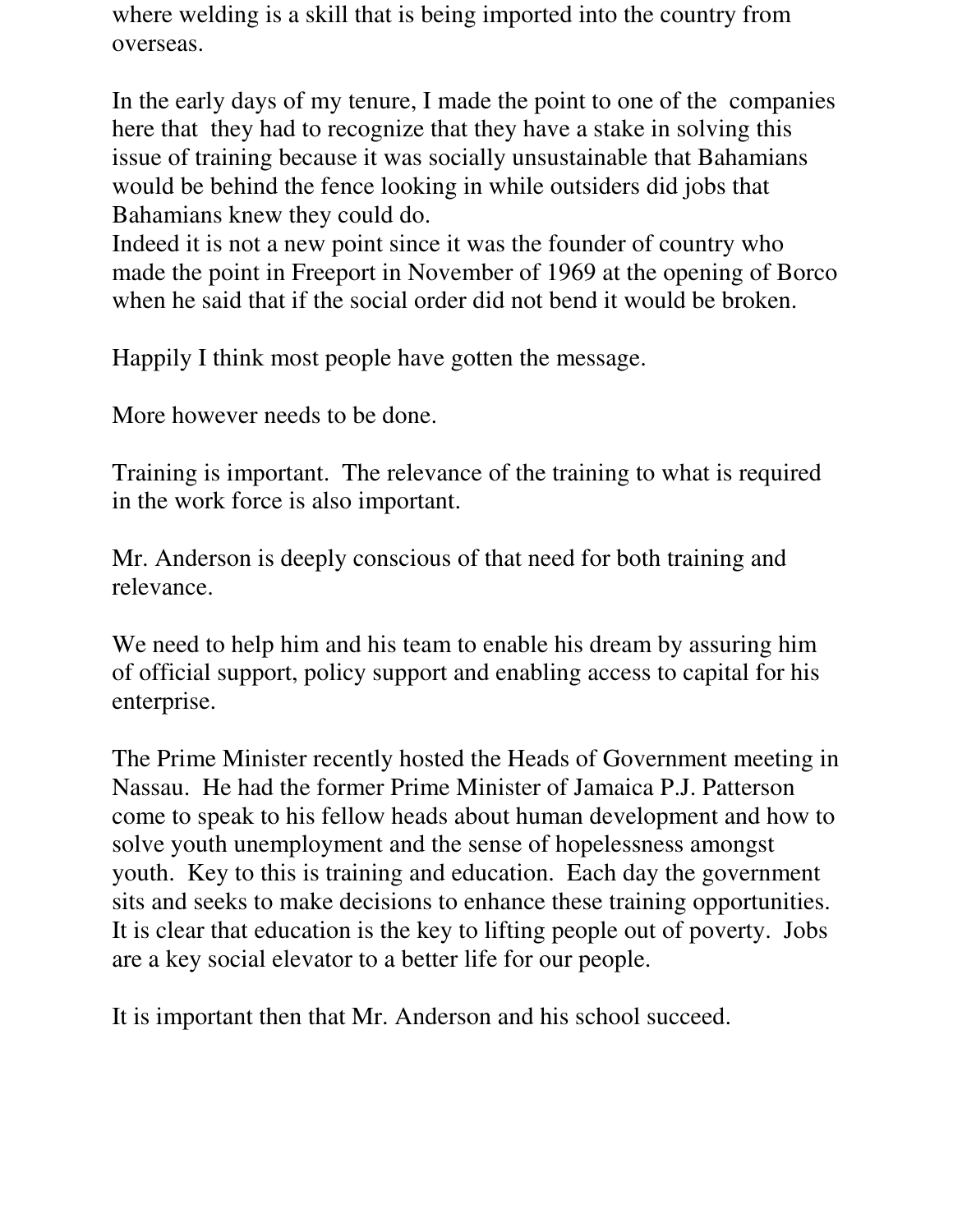This involvement reminds me of another effort by Mr. Terrance Archer of Tereve College and the struggle to establish that institution here in Freeport to training people for the public service.

It shows the dynamism of Freeport and Grand Bahama. Mr. Anderson spoke last night about creating opportunities out of chaos; of seeing the present economic circumstances of Freeport not as a bad thing but as an opportunity to create something out of nothing.

That is the story of the success of so many of the generations of Bahamians before us. Since I have been coming to this city many giants have passed on; the framers of the modern Freeport and Grand Bahama: Sonny Martin, Lofton Cooper, Jeffery Thompson; Alton Wallace, Edward St George; Garnet Levarity; Warren Levarity; Jack Hayward; Wallace Groves; John Martin. Some like Hayvard Cooper and Albert Miller are still with us.

I risk calling names because there is a message that I want to leave especially with the young people and the young men in particular who Mr. Anderson's programmes are designed to help.

The great story of this country is that of social mobility. You can begin in one socio economic group at your birth, live through trying circumstances and end up being a success story. In deed Mr. Anderson is just that. He wishes to bequeath that to you.

So much of life is simply showing up, putting the left foot in front of the right foot.

I often tell the story of Sidney Poitier who is by far the most internationally famous Bahamian. He rose to the top of the world in his profession from a simple, humble beginning in Cat Island. His formative years were spent in The Bahamas and he credits his mother and father for giving him the grounding to be able to do what he did. He credits the good fortune of running into a man when he was working as a janitor in New York who simply took a liking to him and taught him how to read. Recently he told the Prime Minister in his Los Angeles home: were it not for that man, I would not have been able to accomplish all that I have. Today history records him as an Oscar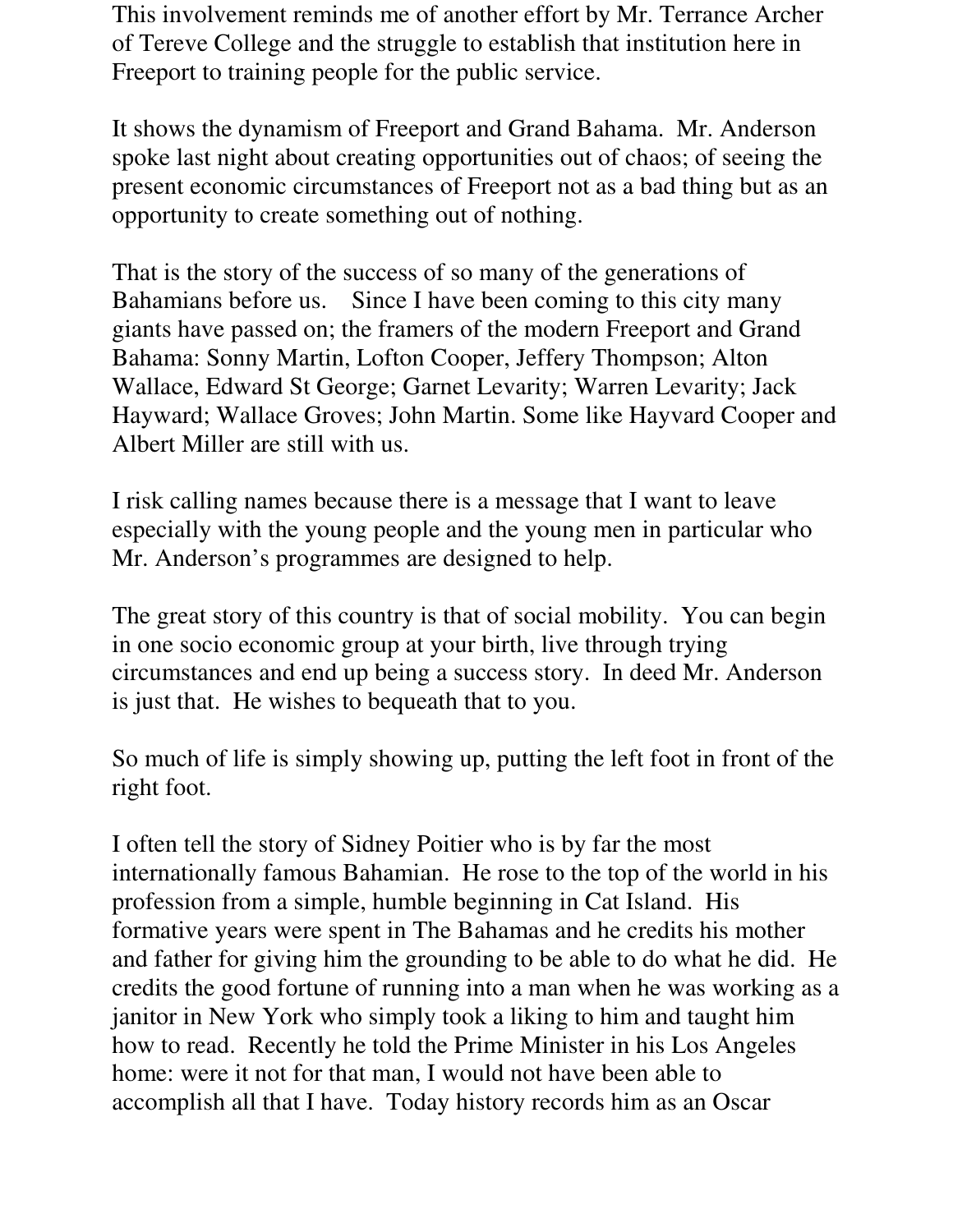winner, a director, film producer, an author. Yet he remembers when for entertainment he used to sit on the lap of his sister Teddy on the porch in Arthur's Town as she told him bed time stories while the coconut barks burned to keep the mosquitoes away.

And I speak of Sir Albert Miller who rose from being a constable on the police force, denied for political reasons being the Commissioner of Police, but rising to be one of three Co-chairs of the Grand Bahama Port Authority while simultaneously being its president. He was knighted by the Queen. He was born in 1926 and within six months of his birth he was being taken home by boat with his mother and the 1926 hurricane came upon them. They were shipwrecked. He fell overboard. He was rescued as a six month old baby from the waters. His mother was so traumatized by the event that within a year she died. He never knew her. He was raised by his sister.

He tells the story of how he got his first piece of land. He used to give his constable's pay cheque to his sister every week. She would give him spending money. One day he saw an ad in the newspaper advertising land for sale. He wanted to buy but didn't know how to start. He mentioned it to his sister. She told him that if he wanted to buy land he could, because she had been saving his pay and he had enough money to get the down payment. So said so done. That was his start. Today, he is by far one of the wealthiest Bahamians and an icon in our land.

My point is: look where we have come from. Look where we can go.

This land into which my father was born in 1919 was much poorer, filled with racial and other prejudices. Yet men like Clifford Darling, the late Governor General left his home in Chester's, Acklins in the 1930s and headed to Nassau. He was a barber, taxi driver. He was inspired to challenge the political order, even though he was the wrong colour and the wrong class and had very little education, having left school at 14. Yet he helped to bring about a political revolution in our country, was a Minister of the Government, a Member of the House of Assembly, the Speaker of the House, the Governor General. When he died, the entire Government: both civilian and military marched behind his coffin to the graveyard.